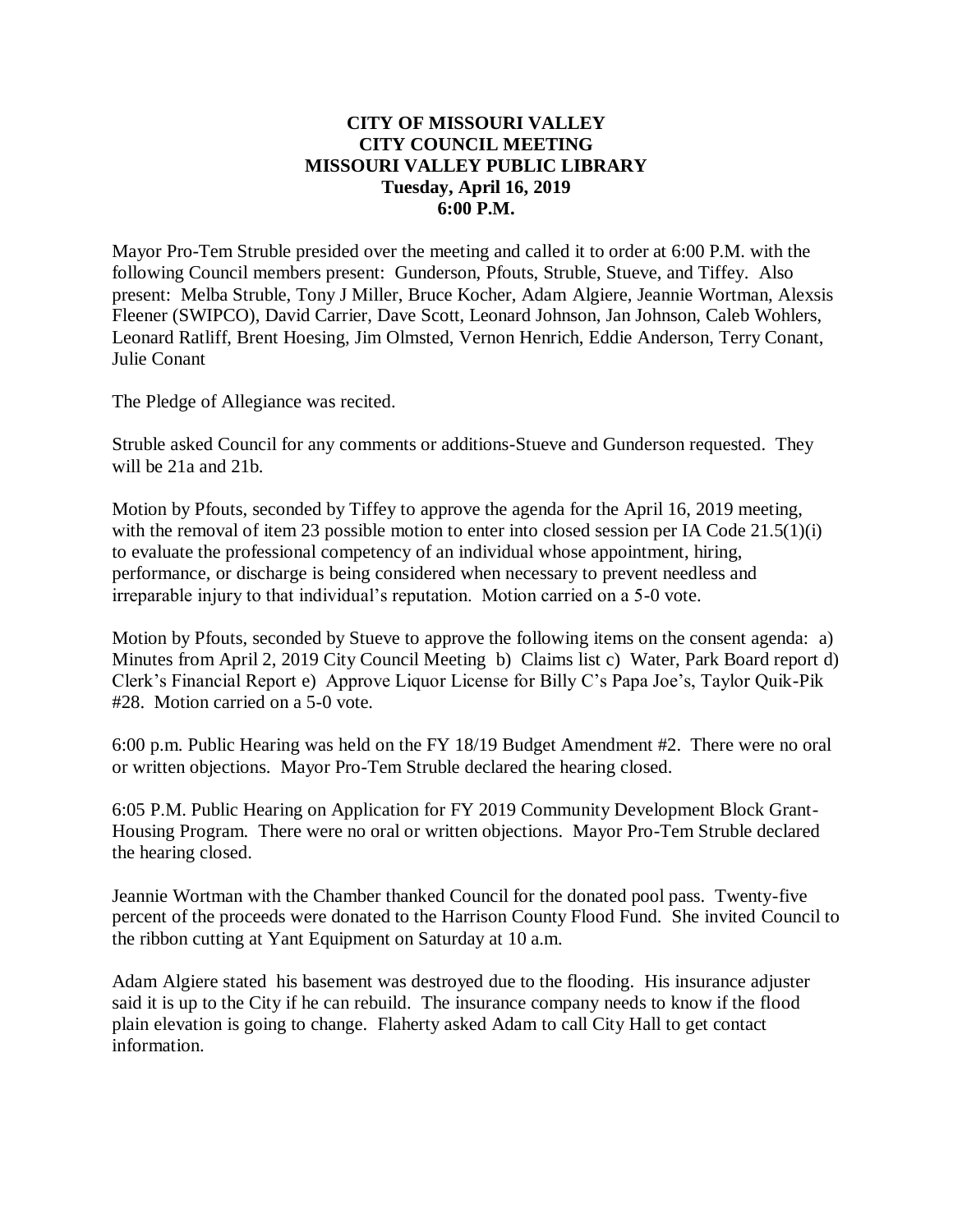Dave Scott would like to know when the cleanup is over. The dumpsters were full over the weekend. He stated the curbside clean up didn't work. Flaherty stated that the City was done in O'Dell's addition and were moving to Seaton's Addition. The City extended the clean-up due to the weather. After Seaton's Addition is finished, the clean-up is over. Citizens can take items to the landfill, fill out paperwork, and turn in receipts. If the City receives funding for clean-up they could potentially be reimbursed.

Brent Hoesing stated the school would like to sell banners to promote Missouri Valley Pride. They would like to hang the banners throughout downtown and the school campus. They would like permission to use the City's brackets on the light poles. The school will provide the equipment to hang the poles and would like to use City employees to help hang the banners. Concensus from Council was the school can use the brackets.

Jim Olmsted with Olmsted & Perry gave updates on the City's current projects. The  $5<sup>th</sup>$  Street punch list has been revised and they are waiting for the contractor to finish before the project is closed out. Olmsted and Flaherty attended a meeting with the IDOT and Army Corps in regards to the bypass/levee project. The project is moving forward. The studies will start soon. They are getting information together to submit a claim to the railroad for damages to City streets during the flood. Stueve stated that Harrison & West St. Clair Street is in terrible condition and inquired if the City can close the area to thru traffic.

Motion by Pfouts, seconded by Stueve to approve the estimate from Olmsted & Perry for Library surveying of \$2,500.00. Motion carried on a 5-0 vote.

Resolution #19-09 was introduced Amending the Current Budget for the Fiscal Year Ending June 30, 2019, Amendment #2. Motion by Gunderson, seconded by Tiffey. Motion carried on a 5-0 vote.

Resolution #19-10 was introduced Authorizing and Directing the Mayor to Make an Application to the CDBG Housing Fund Program for Assistance to a Housing Rehabilitation Program. Motion by Gunderson, seconded by Pfouts. Motion carried on a 5-0 vote.

Motion by Pfouts, seconded by Stueve to direct Mayor to sign Disclosure Form for the CDBG Housing Rehabilitation. Motion carried on a 5-0 vote.

Motion by Pfouts, seconded by Stueve to direct Mayor and Clerk to sign the Federal Assurance Signature Page for the CDBG Housing Program. Motion carried on a 5-0 vote.

Motion by Pfouts, seconded by Stueve to accept SWIPCO proposal for Owner Occupied Housing Rehabilitation Technical Services. Motion carried on a 5-0 vote.

Resolution #19-11 was introduced Adopting an Embargo on Multiple Streets. Motion by Stueve, seconded by Tiffey. Motion carried on a 5-0 vote.

Motion by Pfouts, seconded by Stueve to approve a Family Pool Pass donation to the Chamber. Motion carried on a 5-0 vote.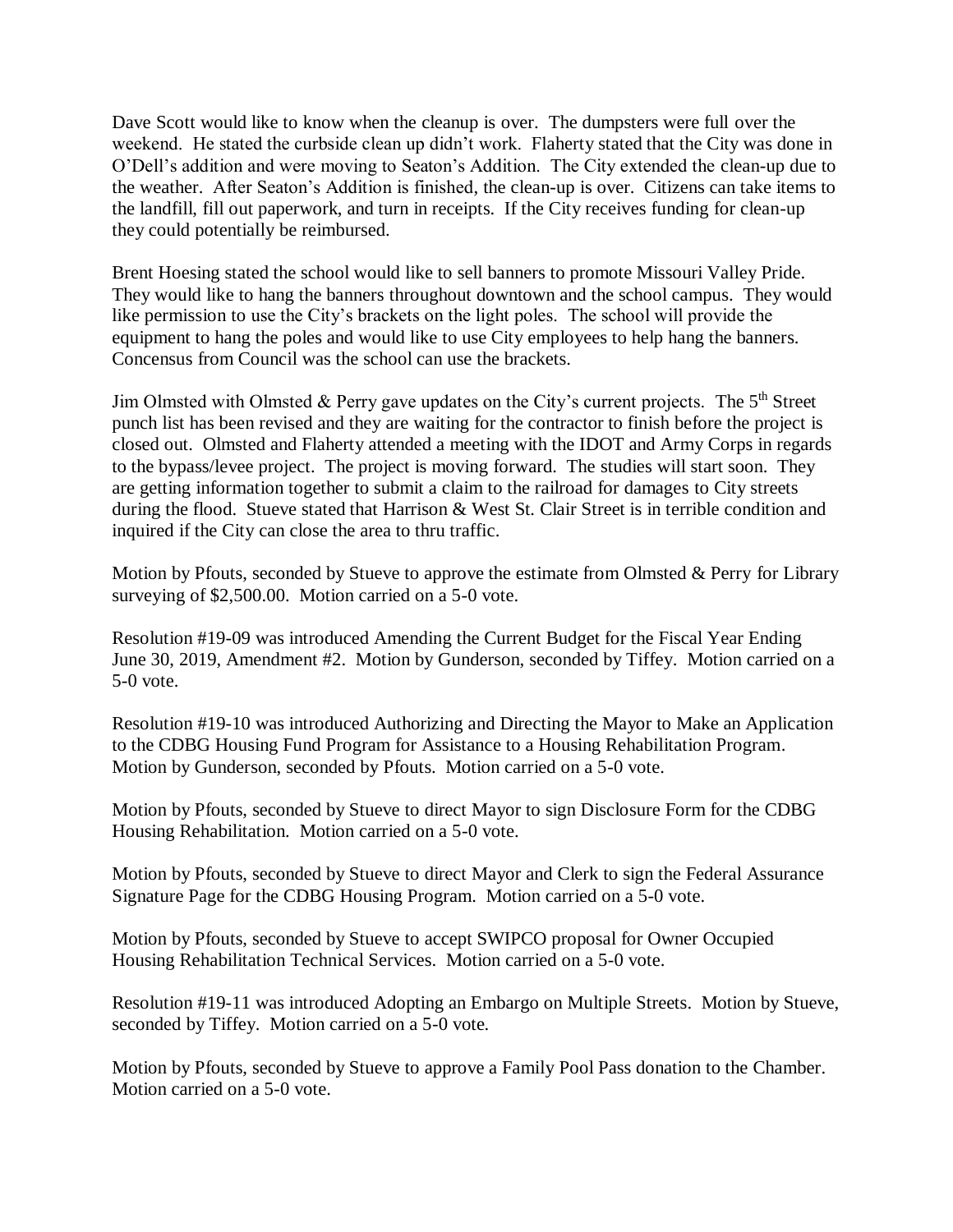Motion by Stueve, seconded by Pfouts to approve Swim Team Banner on Pool Fencing. Motion carried on a 5-0 vote.

Motion by Pfouts, seconded by Stueve to approve quote for drain covers from Aqua-Chem in the amount of \$2,525.00. Motion carried on a 5-0 vote.

Flaherty stated a citizen wanted to buy dirt from the City by the bucket. Council only wants to sell by the agreement. Flaherty said that an employee has given their retirement notice and the City has started advertising for the position. Applications will be taken until May 3, 2019. Flaherty also reminded Council to turn in their evaluation forms for Chief Wohlers.

Stueve had no comments.

Gunderson asked when the City will start sweeping streets. Flaherty stated that they will start after the flood clean up. He congratulated Yant Equipment for opening a business and asked if they are being charged for dirt. Gunderson also inquired about when repairs will be done on the City's portion of Liberty Avenue. Flaherty will see if there is an agreement with the County.

Motion by Struble, seconded by Stueve adjourn at 7:00 p.m. Motion carried on a 5-0 vote.

Sherman Struble, Mayor Pro-Tem

Attest: Jodie Flaherty, City Clerk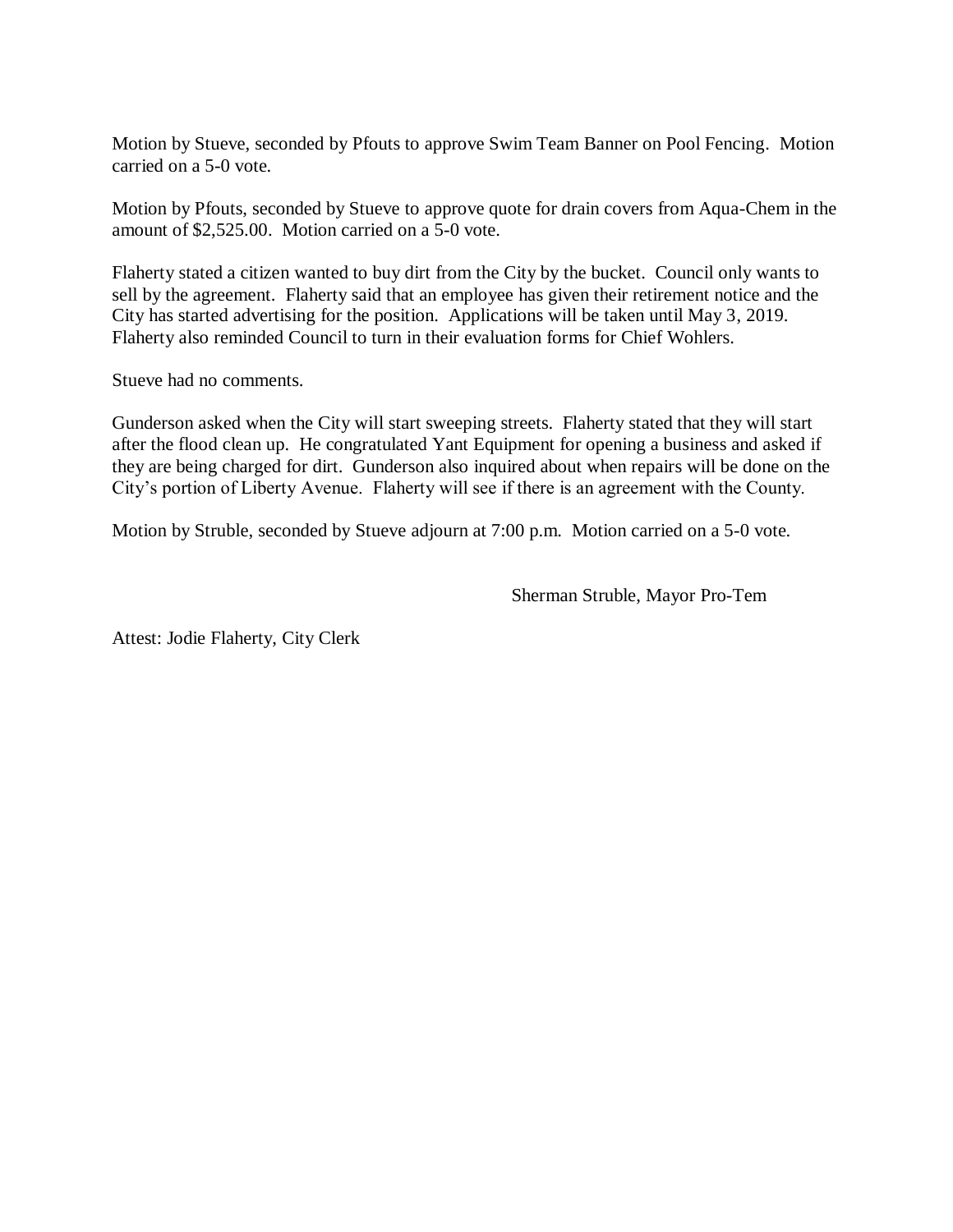# 43-404

CITY BUDGET AMENDMENT AND CERTIFICATION RESOLUTION - FY 2019 - AMENDMENT #2

To the Auditor of County, Iowa: **HARRISON** 

4/16/2019 The City Council of Missouri Valley in said County/Counties met on at the place and hour set in the notice, a copy of which accompanies this certificate and is certified as to publication. Upon taking up the proposed amendment, it was considered and taxpayers were heard for and against the amendment.

The Council, after hearing all taxpayers wishing to be heard and considering the statements made by them, gave final consideration to the proposed amendment(s) to the budget and modifications proposed at the hearing, if any. thereupon, the following resolution was introduced.

RESOLUTION No. 19-09

A RESOLUTION AMENDING THE CURRENT BUDGET FOR THE FISCAL YEAR ENDING JUNE 3 2019 (AS AMENDED LAST ON 2/5/2019  $\mathcal{L}$ 

Be it Resolved by the Council of the City of

**Missouri Valley** Section 1. Following notice published 4/5/2019

4/16/2019 the current budget (as previously amended) is amended as set out and the public hearing held, herein and in the detail by fund type and activity that supports this resolution which was considered at that hearing:

|                                                         |                 | <b>Total Budget</b> |                | <b>Total Budget</b> |
|---------------------------------------------------------|-----------------|---------------------|----------------|---------------------|
|                                                         |                 | as certified        | Current        | after Current       |
|                                                         |                 | or last amended     | Amendment      | Amendment           |
| Revenues & Other Financing Sources                      |                 |                     |                |                     |
| Taxes Levied on Property                                |                 | 1,581,042           | 0              | 1,581,042           |
| Less: Uncollected Property Taxes-Levy Year              | 2               |                     | 0              |                     |
| <b>Net Current Property Taxes</b>                       | 3               | 1,581,042           | ō              | 1,581,042           |
| Delinquent Property Taxes                               | 4               | 0                   | $\overline{0}$ |                     |
| <b>TIF Revenues</b>                                     | $\overline{5}$  | 36,355              | $\overline{0}$ | 36,355              |
| Other City Taxes                                        | $\overline{6}$  | 286,473             | ö              | 286,473             |
| Licenses & Permits                                      | 7               | 37,180              | $\overline{0}$ | 37,180              |
| Use of Money and Property                               | 8               | 50,455              | 31,975         | 82,430              |
| Intergovernmental                                       | 9               | 575,353             | 235            | 575,588             |
| <b>Charges for Services</b>                             | $\overline{10}$ | 1,187,499           | 25.001         | 1,212,500           |
| Special Assessments                                     | $\overline{11}$ | G                   | 0              |                     |
| Miscellaneous                                           | $\overline{12}$ | 184,180             | $-54.583$      | 129,597             |
| Other Financing Sources                                 | $\overline{13}$ | 219,042             | o              | 219,042             |
| Transfers In                                            | 14              | 708,296             | $-352,881$     | 355,415             |
| <b>Total Revenues and Other Sources</b>                 | $\overline{15}$ | 4,865,875           | $-350,253$     | 4,515,623           |
| <b>Expenditures &amp; Other Financing Uses</b>          |                 |                     |                |                     |
| Public Safety                                           | 16              | 1,236,478           | $-312,758$     | 923.720             |
| Public Works                                            | $\overline{17}$ | 614,366             | $-1,700$       | 612,666             |
| Health and Social Services                              | $\overline{18}$ | <sup>0</sup>        | $\Omega$       |                     |
| Culture and Recreation                                  | 19              | 576.231             | 9.032          | 585.263             |
| Community and Economic Development                      | 20              | 41,355              | 0              | 41,355              |
| General Government                                      | $\overline{21}$ | 314,643             | 22,393         | 337,036             |
| Debt Service                                            | $\overline{22}$ | 750,760             | $\Omega$       | 750,760             |
| Capital Projects                                        | $\overline{23}$ | 75.968              | 63.000         | 138,968             |
| <b>Total Government Activities Expenditures</b>         | $\overline{24}$ | 3,609,801           | $-220.034$     | 3,389,767           |
| Business Type / Enterprises                             | 25              | 961,512             | 11.754         | 973.266             |
| <b>Total Gov Activities &amp; Business Expenditures</b> | 26              | 4,571,313           | $-208,280$     | 4,363,033           |
| <b>Transfers Out</b>                                    | $\overline{27}$ | 708,296             | $-352,881$     | 355,415             |
| Total Expenditures/Transfers Out                        | 28              | 5,279,609           | $-561,160$     | 4,718,449           |
| <b>Excess Revenues &amp; Other Sources Over</b>         |                 |                     |                |                     |
| (Under) Expenditures/Transfers Out Fiscal Year          | 29              | $-413,734$          | 210,908        | $-202,826$          |
|                                                         |                 |                     |                |                     |
| Beginning Fund Balance July 1                           | 30              | 3.915.351           | 0              | 3,915,351           |
| Ending Fund Balance June 30                             | $\overline{31}$ | 3,501,617           | 210.908        | 3,712,525           |

April, 2019 Passed this  $\frac{16}{(Day)}$ day of

Signature City Clerk/Finance Officer

Signature Mayor Pro-Tem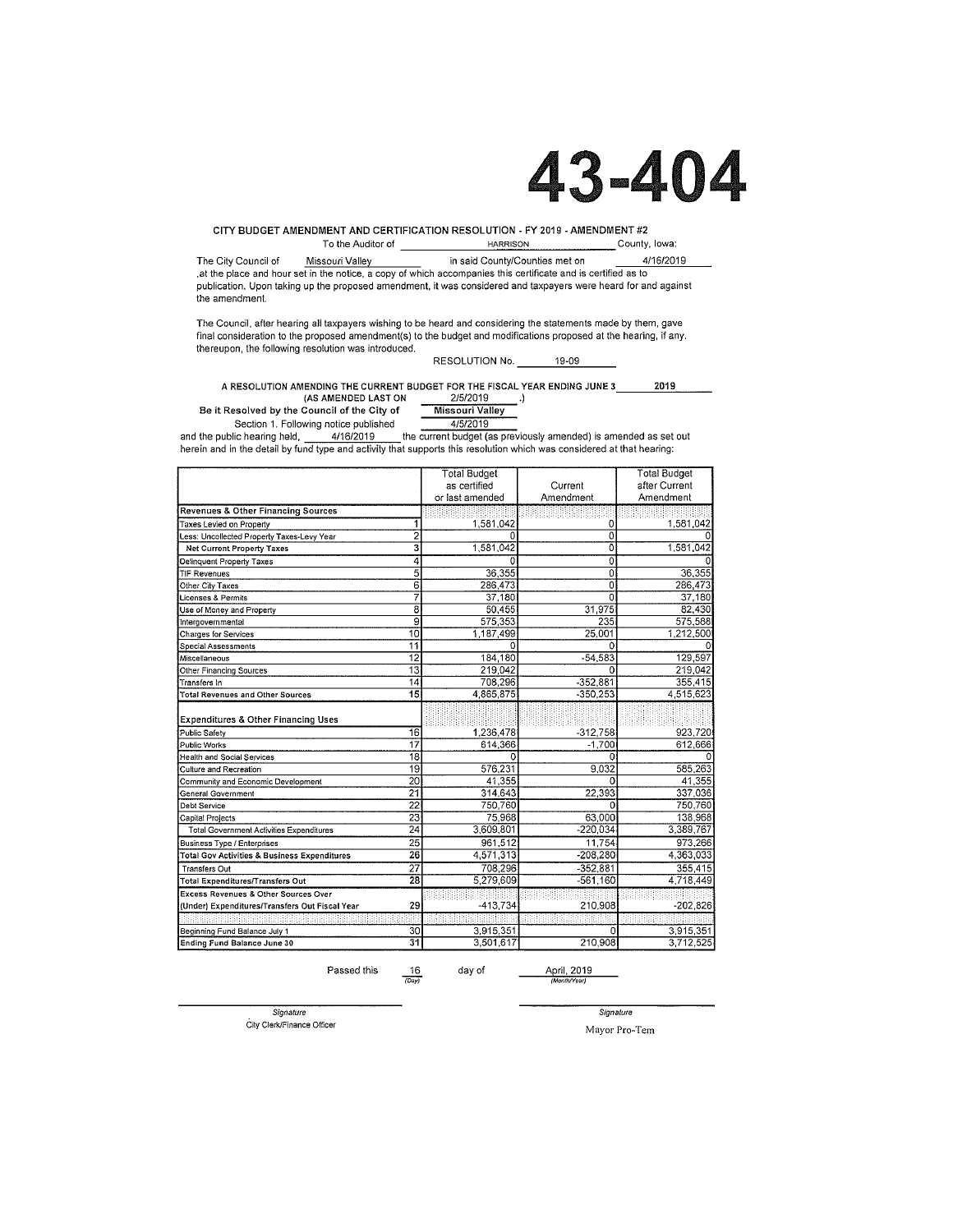## **RESOLUTION 19-10**

## **RESOLUTION AUTHORIZING AND DIRECTING THE MAYOR TO MAKE AN APPLICATION TO THE CDBG HOUSING FUND PROGRAM FOR ASSISTANCE TO A HOUSING REHABILITATION PROGRAM**

**WHEREAS;** the City of Missouri Valley has found a need for housing rehabilitation in the city; and,

**WHEREAS;** the City of Missouri Valley proposes a housing rehabilitation program. This program expects to rehabilitate six (6) single-family, owner-occupied, low-moderate income housing units.

## **NOW THEREFORE, BE IT RESOLVED BY THE CITY OF MISSOURI VALLEY CITY COUNCIL, as follows:**

**SECTION 1:** The City of Missouri Valley authorizes and directs the Mayor to make an application to the Iowa CDBG Housing Fund for \$249,000.

Rehabilitation (6 units)

| <b>Grant Request</b>       | \$249,000 |
|----------------------------|-----------|
| Local Match (City)         | S0        |
| <b>Total Project Costs</b> | \$249,000 |

**SECTION 2:** This program will be available throughout the designated target area.

Adopted this 16<sup>th</sup> day of April, 2019.

Shawn Kelly, Mayor

\_\_\_\_\_\_\_\_\_\_\_\_\_\_\_\_\_\_\_\_\_\_\_\_\_\_\_

ATTEST:

Jodie Flaherty, City Clerk

\_\_\_\_\_\_\_\_\_\_\_\_\_\_\_\_\_\_\_\_\_\_\_\_\_\_\_\_\_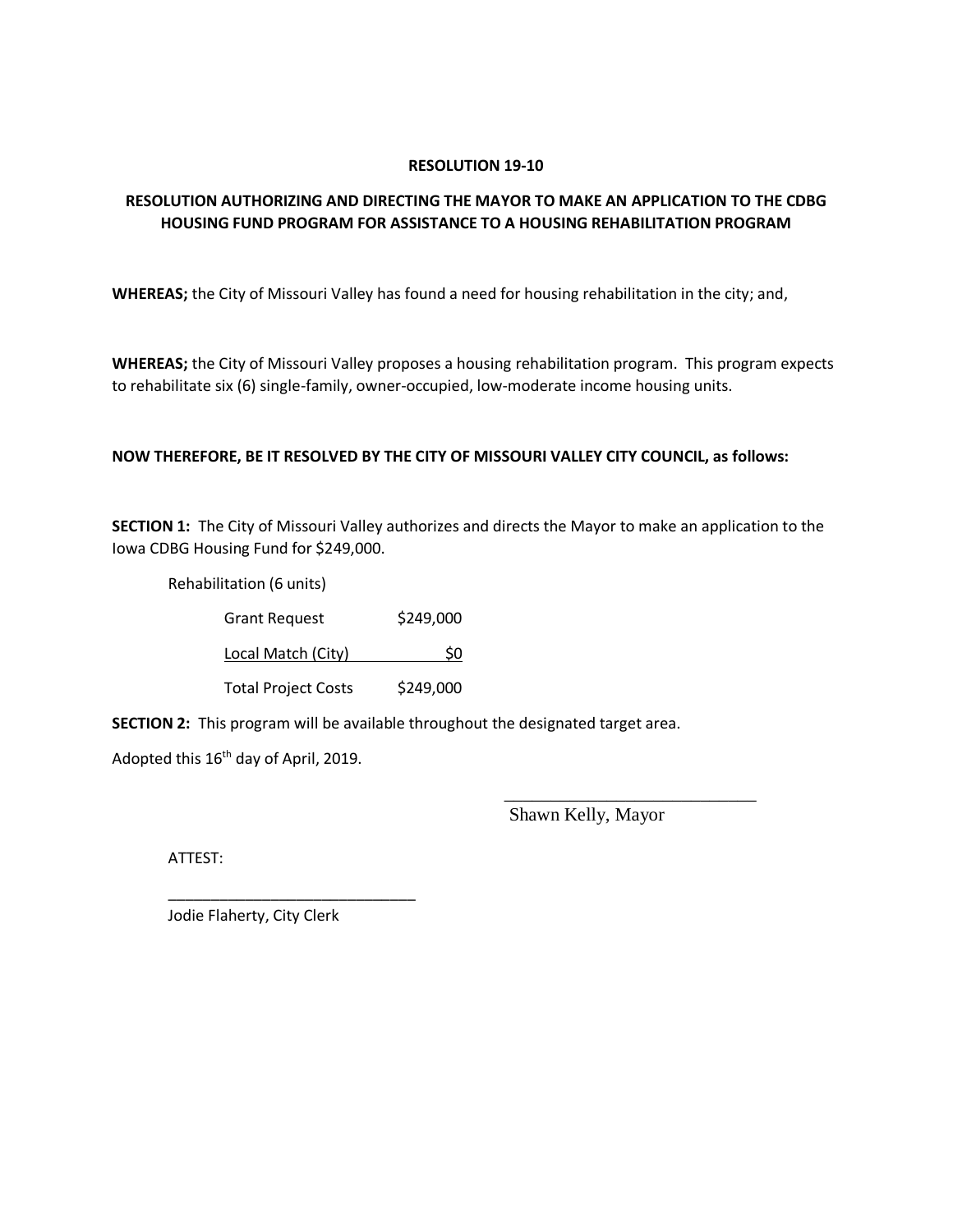#### **RESOLUTION 19-11**

#### **A RESOLUTION ADOPTING AN EMBARGO ON MULTIPLE STREETS**

BE IT RESOLVED by the City Council of the City of Missouri Valley, Iowa:

#### **RESOLUTION OF NECESSITY**

**WHEREAS:** The City Council of the City of Missouri Valley, Iowa, has considered placing an emergency load limit on the following streets:

West Canal Street-From South 6<sup>th</sup> Street to Jopine Place South West Street-From East 1<sup>st</sup> Ave to West Canal Street South 1<sup>st</sup> Street-From East 1<sup>st</sup> Ave to West Canal Street South 2nd Street-From East 1<sup>st</sup> Ave to West Canal Street East 3<sup>rd</sup> Avenue-From South West Street to South 2<sup>nd</sup> Street East 4th Avenue-From South West Street to South 2<sup>nd</sup> Street South 9<sup>th</sup> Street-From Ontario Street to East Canal Street South 10<sup>th</sup> Street-From Lime Street to Pearl Street South 11<sup>th</sup> Street-From Lime Street to Pearl Street South 12<sup>th</sup> Street-From Granite Street to East Canal Street Lime Street-From South 9<sup>th</sup> Street to South 12<sup>th</sup> Street Granite Street-From South 9<sup>th</sup> Street to South 12<sup>th</sup> Street Pearl Street-From South 9<sup>th</sup> Street to South 10<sup>th</sup> Street Beacon Avenue-From West Huron to West St. Clair Street Park Avenue-From West Huron to West St. Clair Street North Boston Avenue-From West Huron to West St. Clair Street North Portland Avenue-From West Huron to West St. Clair Street North Shawmut Avenue-From West Huron to West St. Clair Street West Superior Street-From Beacon Avenue to North Shawmut Street West Michigan Street-From Beacon Avenue to North Shawmut Street West St. Clair Street-From Beacon Avenue to North Shawmut Street

Which are considered "Load Sensitive" surfaces in the City of Missouri Valley.